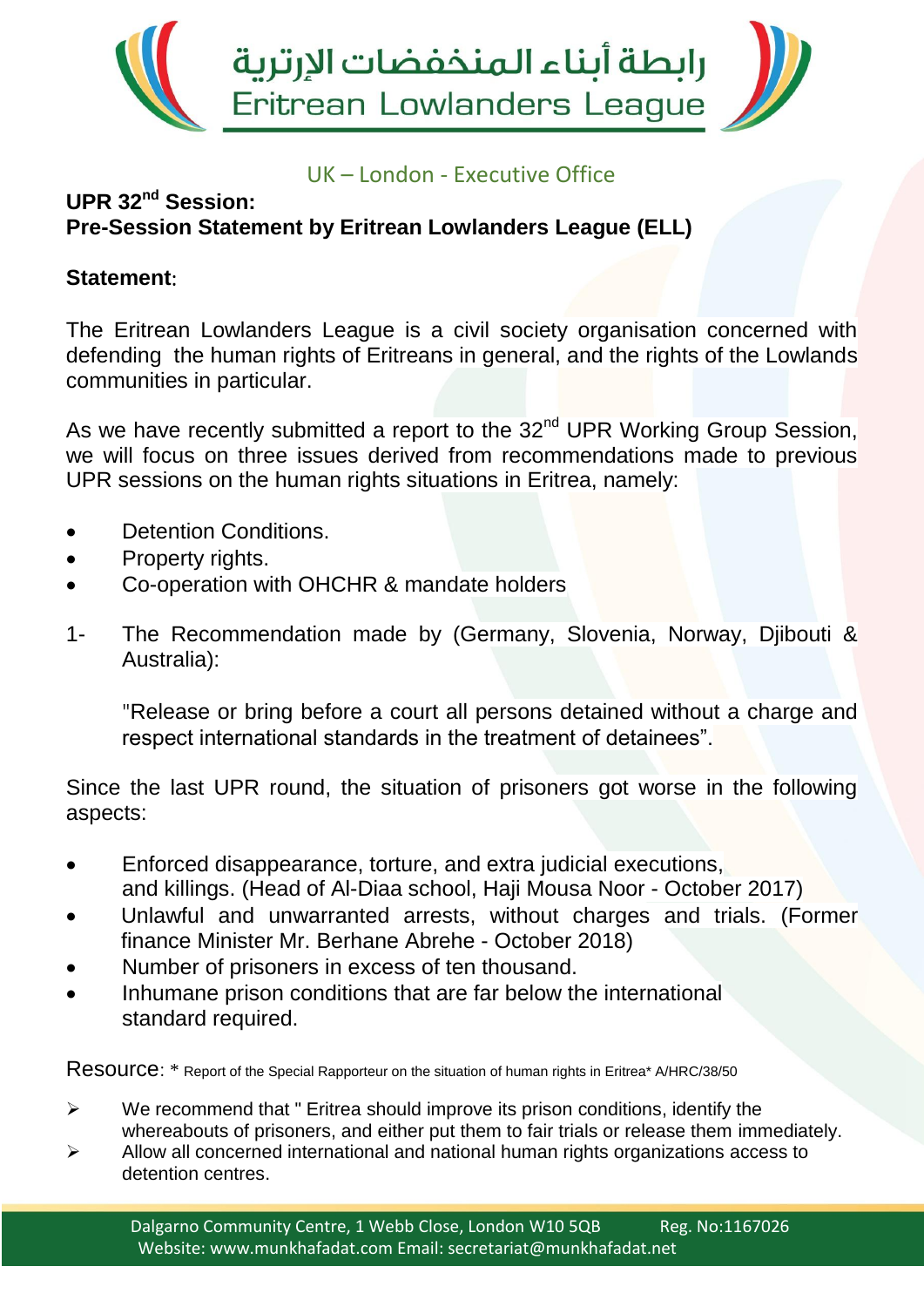

## UK – London - Executive Office

2- The recommendation made by Italy "Take further measures to ensure protection of property rights, pursuant to international standards, including the provisions in articles 14 and 21 of the African Commission on Human and Peoples' Rights and article 5 of CERD."

This Recommendation has not been implemented, and more property rights violations have been committed:

- Land expropriation by the Eritrean state in the Eritrean Lowlands in the form of resettlement projects. (500 families from the Highlands to Karkabt Village 2017)
- Rightful land owners have been forcibly displaced, and others resettled on their land. (Megareh, Ansaba region 2016, houses demolition in Hagat village 2017)

Resource: \*Resolution by the African Commission on Human and Peoples Rights, Session 62, Niger 2017.

- $\triangleright$  We Recommend that " Land must be returned to its original owners, including the return of displaced owners from refugee camps in Eastern Sudan to their land"
- 3- The recommendation made by (Tunisia, Portugal, Germany, Somalia)

"Effectively cooperate with OHCHR and the mandate holders of the Human Rights Council, including the Special Rapporteur on the situation of human rights in Eritrea, and issue a standing invitation to the special procedures mandate holders."

- The special Rapporteur has been denied access to Eritrea from 2012-2018.
- Proper human rights monitoring and accountability for violations cannot be carried out without the cooperation of the relevant country authority with the Special Rapporteur and other international organizations concerned.

Resource: (1) \* A Catalogue of Human Rights Violations in Eritrea by Centre for Human Rights, PULP. (2) \*Report of the Special Rapporteur on the situation of human rights in Eritrea\* A/HRC/38/50

 $\triangleright$  We Recommend that: (1) "Grant full access to human rights mandate holders & International HR Organisations concerned to Eritrea, and agree and facilitate for the Human Rights Council to open an office in Eritrea "